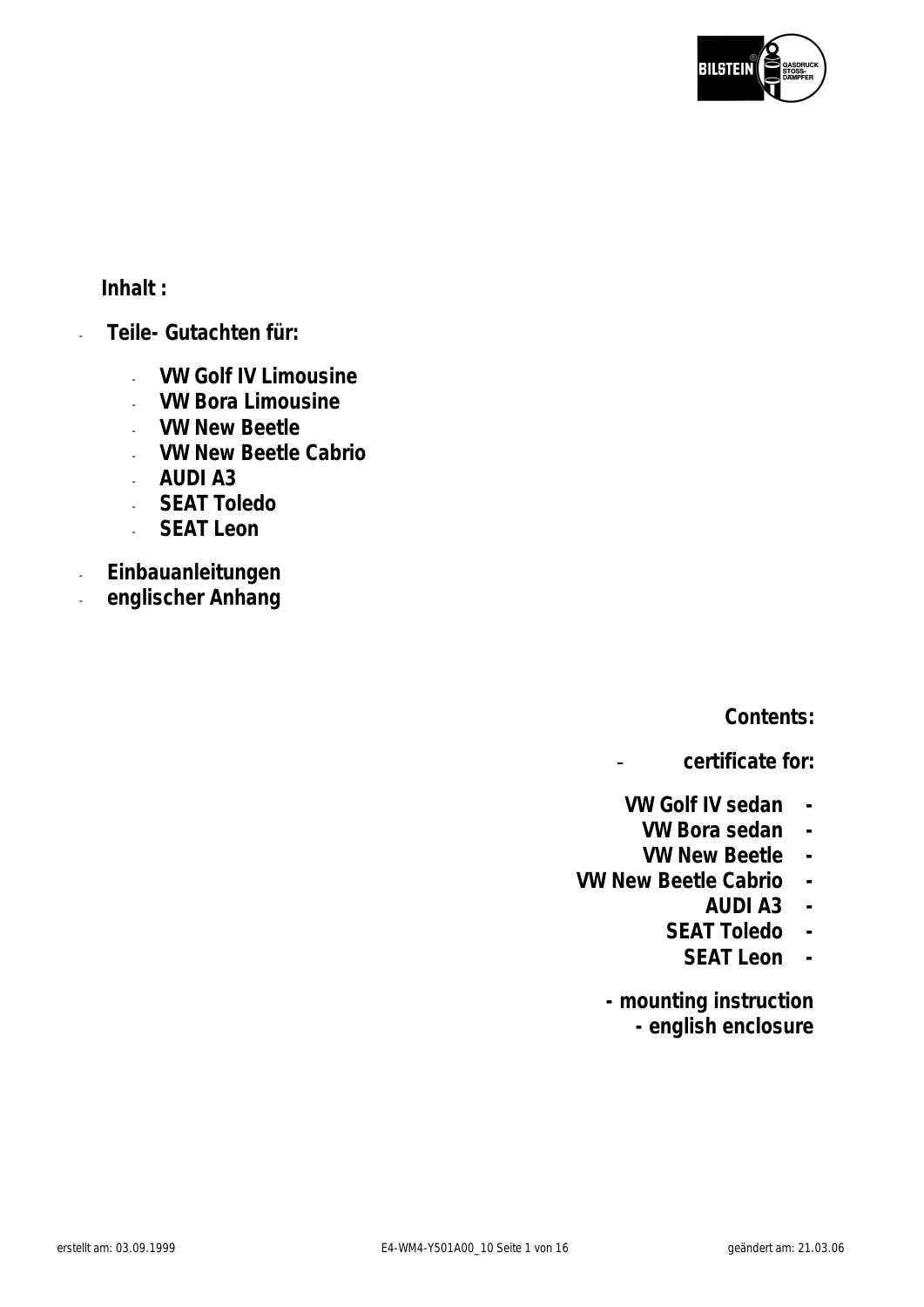

## **Hinweis für die Kraftverstellung and die verzugen die verzugen die einstructions for force adjustment**

Verstellposition **9 = weich** ( im Uhrzeigersinn drehen ) Verstellposition **1 = hart** ( gegen Uhrzeigersinn drehen )



 position **9 = soft** ( clockwise direction) position **1 = firm** ( counter- clockwise direction)

Beim Verstellen muß das Einrasten auf den verschiedenen Positionen mit einem "Klick" deutlich spürbar sein.

### **Hinweis zur Vorderachse**

Die Verstelleinheit der Federbeine befindet sich an der Unterseite, geschützt durch eine blaue Kunststoffkappe, die zur Verstellung entfernt werden muß. Nach der Verstellung muß die Kappe wieder aufgedrückt werden.

During the adjustment you will hear a positive " click" at each position of the adjustment.

### **Instruction for the front axle**

The adjusting element of the front struts is located at the bottom edge of the strut, covered by a blue plastic cap. That cap must be removed before adjusting. After the adjustment the cap must be replaced again.

### Tabelle Anzugsmomente **and a set of the UK and Tabelle Anzugsmomente** and a set of torques

| Gewinde            | M <sub>8</sub> |    |    | M 10   M 12   M 14   M 16 |     | <b>Thread</b>   |
|--------------------|----------------|----|----|---------------------------|-----|-----------------|
| Anzugsmoment<br>Nm | 13             | 25 | 45 | 72                        | 110 | Torque<br>Nn    |
|                    | 10             | 19 | 34 | 54                        | 83  | Torque<br>ft II |

ZUM LÖSEN UND ANZIEHEN DER MUTTERN DARF KEIN SCHLAGSCHRAUBENDREHER VERWENDET WERDEN DAS BEFESTIGUNGS-GEWINDE WIRD SONST ZERSTÖRT. SELBSTSICHERNDE MUTTERN DÜRFEN NUR **EINMAL VERWENDET** WERDEN!



DO NOT USE IMPACT TOOLS FOR LOOSENING OR TIGHTENING FASTENERS, BECAUSE THIS MAY DESTROY THE THREADS. SELF- LOCKING NUTS MUST ONLY BE **USED ONCE**!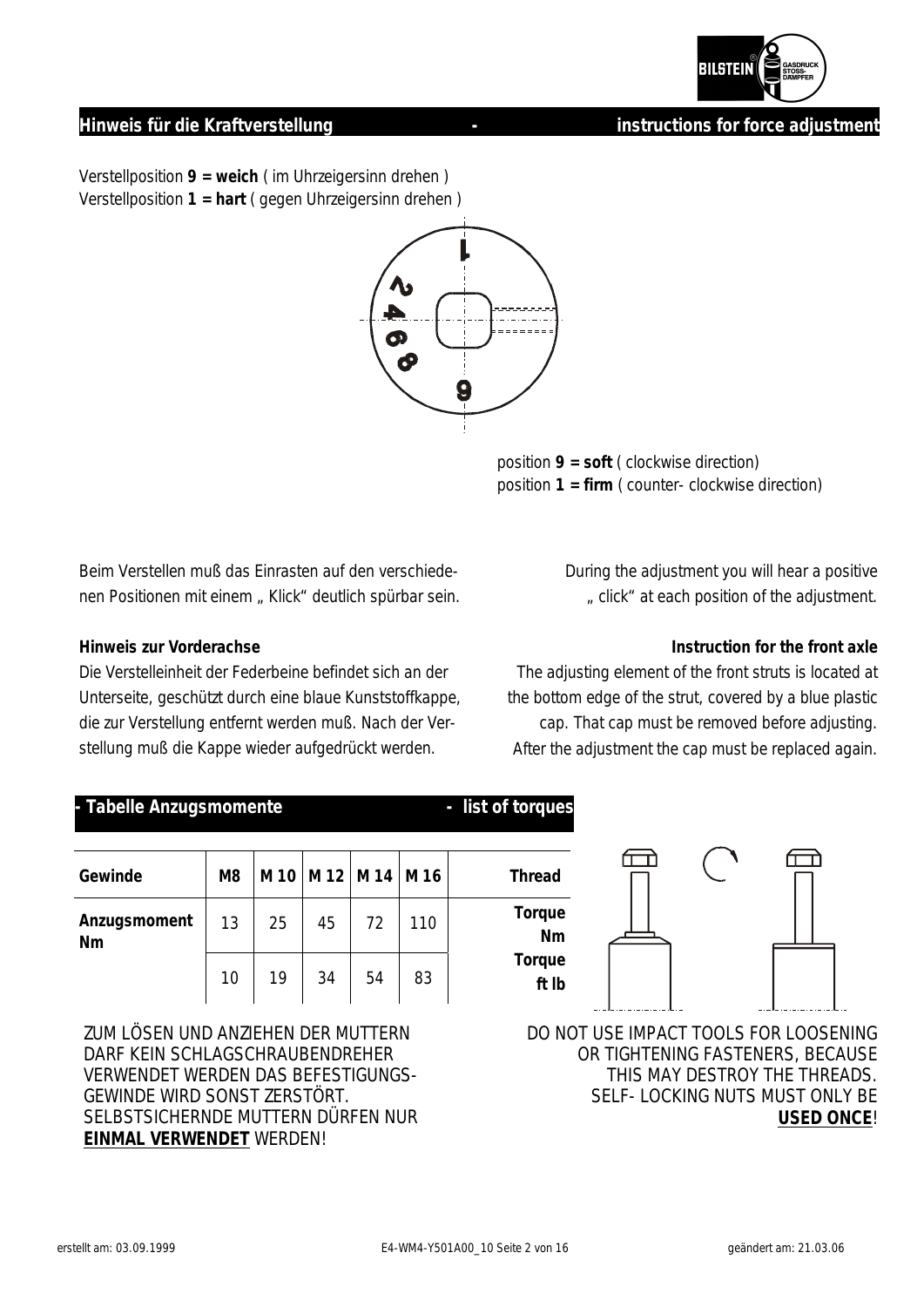

## **Nach dem Umbau sind folgende Maßnahmen unbedingt durchzuführen:**

- Spur, Sturz und, falls notwendig, die Bremskraftregelung ( lastabhängig) und ABS- Sensoren sind gemäß Werksangaben zu kontrollieren und anschließend einzustellen.
- Die Scheinwerfereinstellung ist zu prüfen und bei Bedarf einzustellen.
- Die Freigängigkeit der Rad-/ Reifenkombination ist zu überprüfen.

FEDERBEINE/ DÄMPFER DIE IN GUMMIAUFHÄNGUNGEN GELAGERT SIND, DÜRFEN ERST ANGEZOGEN WERDEN, WENN DAS FAHRZEUG WIEDER AUF DEM BODEN STEHT. ANDERE BEFESTIGUNGEN (Z. B. SCHELLEN) MÜSSEN VOR DEM HERABLASSEN DES FAHRZEUGS ANGEZOGEN WERDEN.

ALLE DARSTELLUNGEN SIND SCHEMATISCH UND NICHT MASSSTABSGERECHT! KEINE DARSTELLUNG DIVERSER HALTER O. Ä. AM FEDERBEIN!

**After installation please observe the following points:**

- After installing the suspension system, caster and camber must be checked and adjusted according to manufacturer´s specifications. Check and reset load- dependent brake compensator and ABS system according to manufacturer´s specifications.
	- Check and adjust headlight aim. -
	- Because the vehicle has been lowered, freedom of movement for all wheel-/ tire- combinations must be checked.

ALL RUBBER- MOUNTED STRUT/ DAMPER ATTACH-MENTS MUST NOT BE FULLY TIGHTENED UNTIL AFTER THE SUSPENSION SYSTEM IS LOADED (WHEELS ON THE GROUND). OTHER MOUNTING FASTENERS (FOR EXAMPLE BRACKETS) MUST BE SECURELY TIGH-TENED BEFORE LOAD IS PLACED ON THE SUSPENSION SYSTEM.

> ALL DIAGRAMS ARE GENERALIZED AND NOT TO SCALE! BRACKETS, ETC. SPECIFIC TO STRUT ARE NOT SHOWN!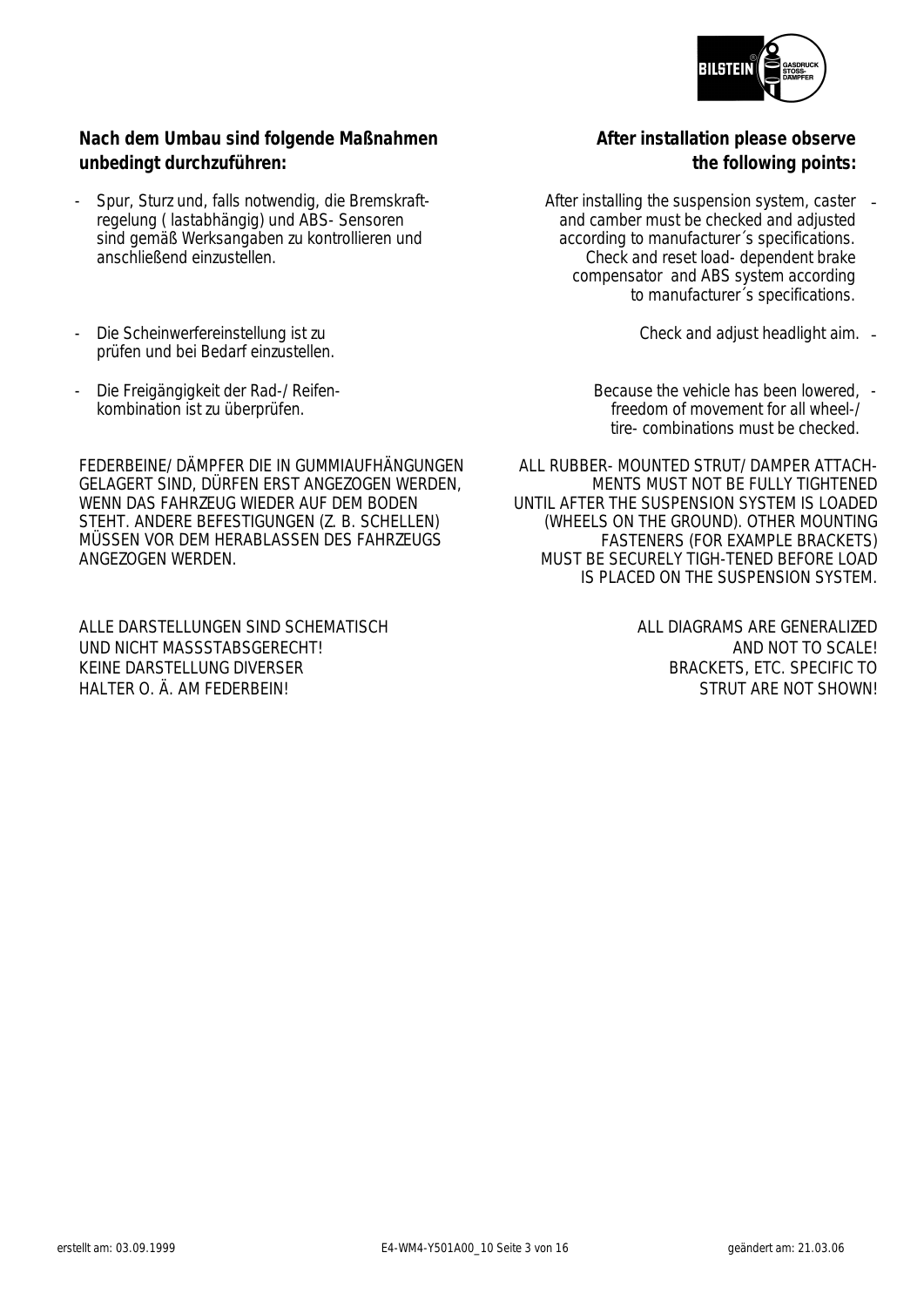

## **Einbauanleitung für Vorderachsen - mounting instruction for front axle VE3-4446 und VM3-4534**

## **Ausbau**

Das Fahrzeug auf eine radfreie Hebebühne stellen, anheben und Räder demontieren.

Bei Fahrzeugen **mit Xenon- Licht** ist vor dem Ausbau der Federbeine, der Sensor für die Leuchtweitenregulierung auszubauen.



**Die Schräglenker sind beim Ausbau stets mit geeignetem Hilfswerkzeug abzustützen!** 

Die untere Befestigung lösen und entfernen.

Die obere Befestigungsmutter am Stützlager entfernen. Nicht die Kolbenstangen- Mutter lösen!

Das Federbein komplett ausbauen und in einem geeigneten Spannbock spannen.

Die Feder mit einem Spanngerät so weit vorspannen, bis das Stützlager frei ist.

Mutter, Original- Anbauteile und Original-Feder demontieren. Hierbei ist zu prüfen, welche Original- Anbauteile durch Bilstein-Anbauteile ( Lieferumfang ) ersetzt werden.

## **Einbau**

BILSTEIN und/ oder Original- Anbauteile, sowie die neue BILSTEIN- Feder in umgekehrter Reihenfolge, analog zum Ausbau, auf BILSTEIN- Federbein montieren.



**Der im Gutachten angegebene Verstellbereich der Federteller darf nicht unteroder überschritten werden!** 

Die Einbaulage der Federn ist an der Bedruckung ablesbar. Die Federbezeichnung muß in Einbaulage lesbar sein.

Druck- Anschlagpuffer nicht wiederverwenden, da im BILSTEIN Federbein bereits ein Druck- Anschlagpuffer eingebaut ist.

Das komplettierte BILSTEIN- Federbein in umgekehrter Reihenfolge analog zum Ausbau wieder montieren.

Place vehicle on a chassis hoist, lift it and remove wheels.

**Remove**

Vehicles equipped **with xenon headlight** the sensor for the headlamp levelling controller must removed bevor.



**The lower control arm must be supported by suitable means!**

Remove bottom mount.

Remove top fixing nut from support bearing. Do not remove center nut at this time!

> Remove complete strut and clamp it in an appropriate strut vise.

Using a suitable spring compressor,compress suspension spring until tension on support bearing is released.

> Release center nut and remove original mounting parts and coil spring. Please refer to diagram to identify which parts will be replaced with BILSTEIN- supplied components.

## **Install**

Assemble BILSTEIN and/ or original mounting parts, as well as the new BILSTEIN spring on the BILSTEIN strut in reverse sequence of removal.



**IMPORTANT! Spring plates must not be adjusted outside the ranges specified below!** 

The correct mounting position of the suspension springs can be determined by the printing on the springs; install them with the print upright.

> Do not reuse original- bumper, since BILSTEIN- strut has built in bump stop.

Fit assembled BILSTEIN strut to the vehicle in reverse sequence to removal.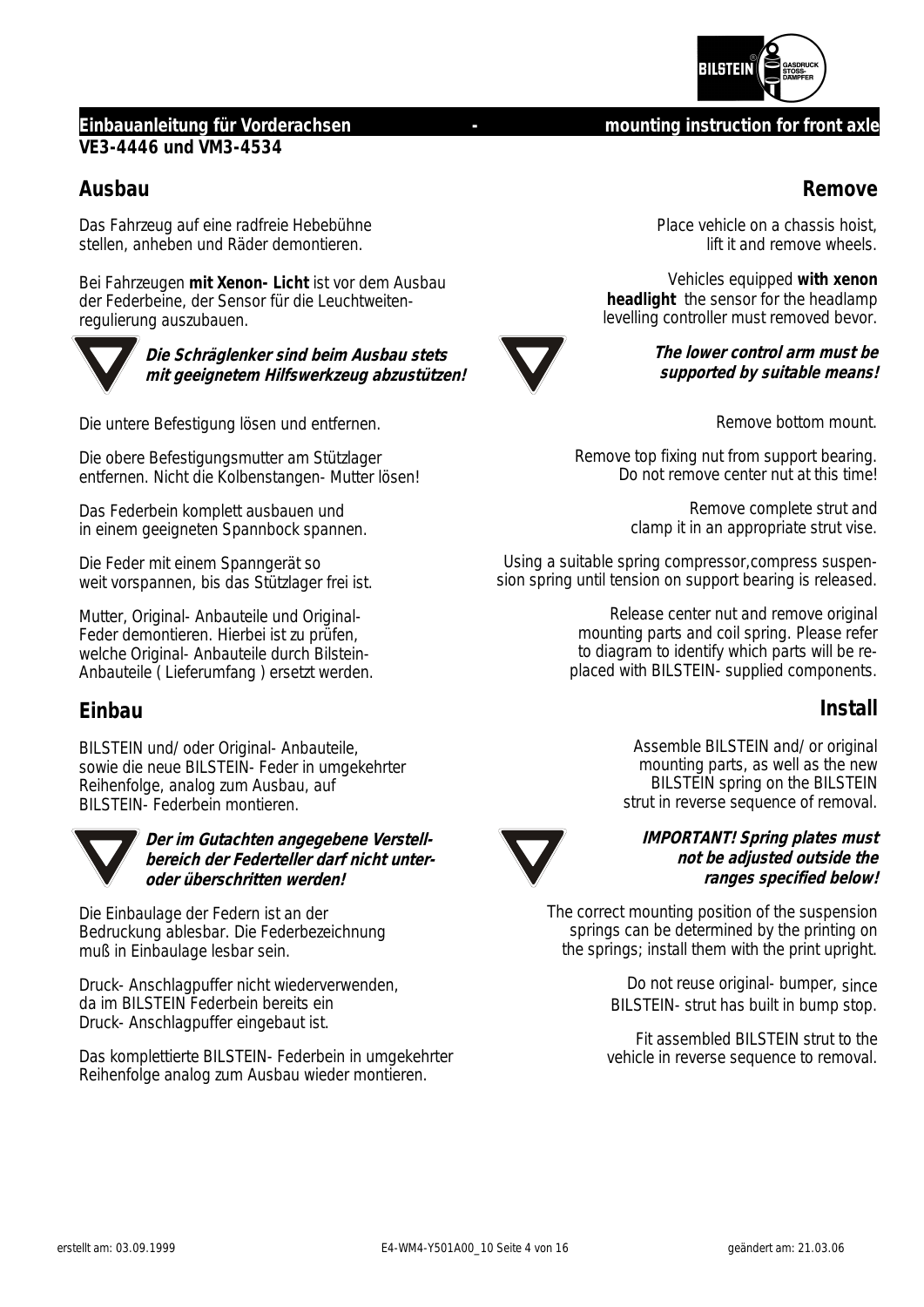

## **Teile- Gutachten**

( herausnehmbar )

- **VW Golf IV Limousine**
- **VW Bora Limousine**
- **VW New Beetle**
- **VW New Beetle Cabrio**
- **AUDI A3**
- **SEAT Toledo**
- **SEAT Leon**

# **Certificate**

( removable )

- **VW Golf IV sedan** 
	- **VW Bora sedan**
	- **VW New Beetle**
- **VW New Beetle Cabrio** 
	- **AUDI A3**
	- **SEAT Toledo** 
		- **SEAT Leon**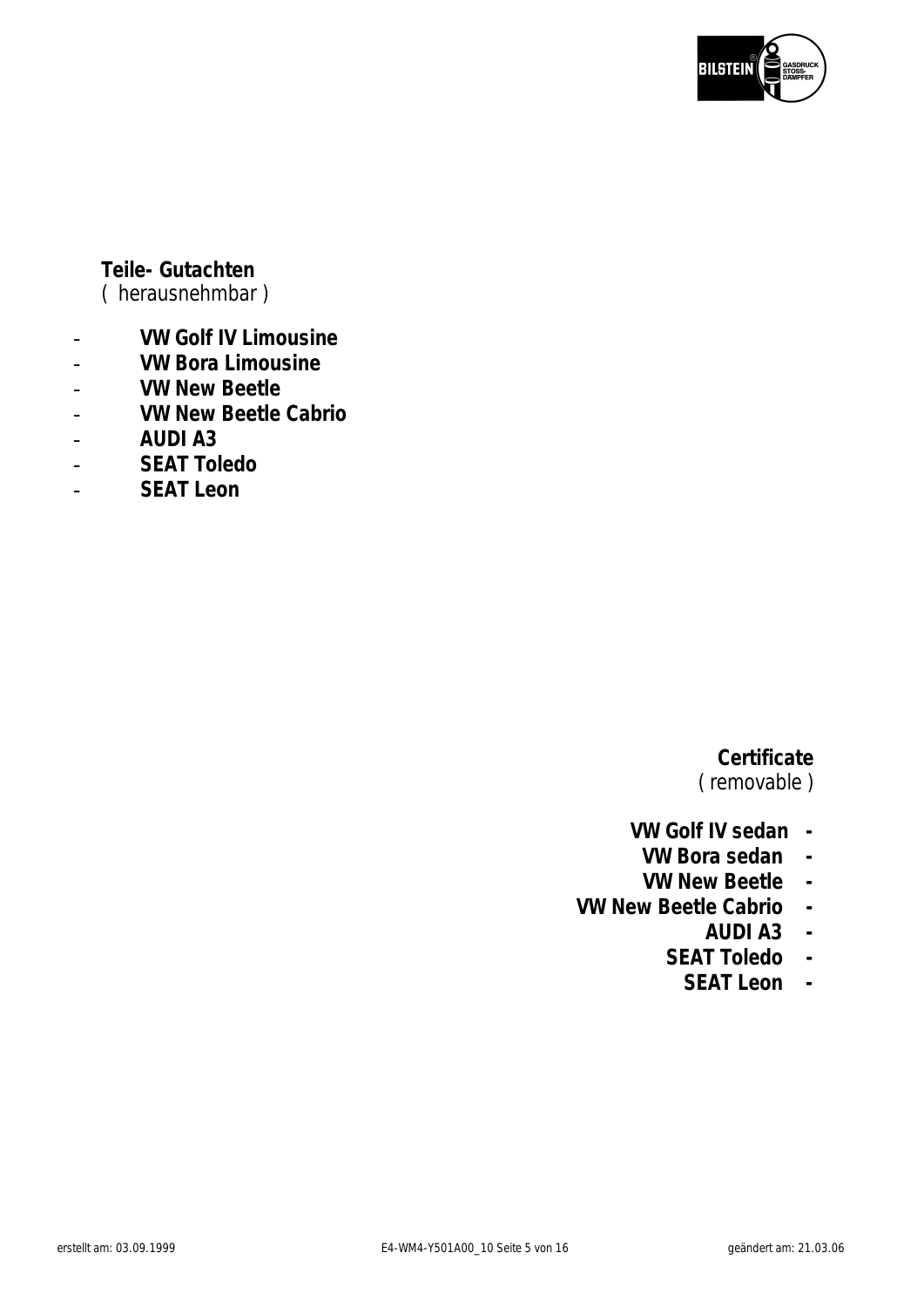

TIN NO

TÜV NORD Mobilität GmbH & Co, KG IFM - Institut für Fahrzeugtechnik und Mobilität

# **TEILEGUTACHTEN**

### Nr.: TU-023781-G0-014

über die Vorschriftsmäßigkeit eines Fahrzeugs bei bestimmungsgemäßem Ein- oder Anbau von Teilen gemäß §19 Abs.3 Nr.4 StVZO

| für das Teil/<br>den Änderungsumfang | Schraubfahrwerk                                                           |
|--------------------------------------|---------------------------------------------------------------------------|
| vom Typ<br>٠                         | HE5-8064/ GM5-8065                                                        |
| des Herstellers                      | ThyssenKrupp Bilstein Suspension GmbH<br>Postfach 1151<br>58240 Ennepetal |
|                                      |                                                                           |

#### $\mathbf{0}$ Hinweise für den Fahrzeughalter

### Unverzügliche Durchführung und Bestätigung der Änderungsabnahme:

Durch die vorgenommene Änderung erlischt die Betriebserlaubnis des Fahrzeuges, wenn nicht unverzüglich die gemäß StVZO § 19 Abs. 3 vorgeschriebene Änderungsabnahme durchgeführt und bestätigt wird oder festgelegte Auflagen nicht eingehalten werden ! Nach der Durchführung der technischen Änderung ist das Fahrzeug unter Vorlage des vorliegenden Teilegutachtens unverzüglich einem amtlich anerkannten Sachverständigen oder Prüfer einer Technischen Prüfstelle oder einem Prüfingenieur einer amtlich anerkannten Überwachungsorganisation zur Durchführung und Bestätigung der vorgeschriebenen Änderungsabnahme vorzuführen.

### Einhaltung von Hinweisen und Auflagen:

Die unter III. und IV. aufgeführten Hinweise und Auflagen sind dabei zu beachten.

### Mitführen von Dokumenten:

Nach der durchgeführten Abnahme ist der Nachweis mit der Bestätigung über die Änderungsabnahme mit den Fahrzeugpapieren mitzuführen und zuständigen Personen auf Verlangen vorzuzeigen; dies entfällt nach erfolgter Berichtigung der Fahrzeugpapiere.

### Berichtigung der Fahrzeugpapiere:

Die Berichtigung der Fahrzeugpapiere (Fahrzeugbrief und Fahrzeugschein, Betriebserlaubnis nach § 18 Abs. 5 StVZO oder Anhängerverzeichnis) durch die zuständige Zulassungsbehörde ist durch den Fahrzeughalter entsprechend der Festlegung in der Bestätigung der ordnungsgemäßen Änderung zu beantragen.

Weitere Festlegungen sind der Bestätigung der ordnungsgemäßen Änderung zu entnehmen.

TÜV NORD Mobilität GmbH & Co. KG - Institut für Fahrzeugtechnik und Mobilität, Adlerstr. 7, 45307 Essen Akkreditiert von der Akkreditierungsstelle des Kraftfahrt-Bundesamtes DAR-Registrier-Nr. KBA-P 00004-96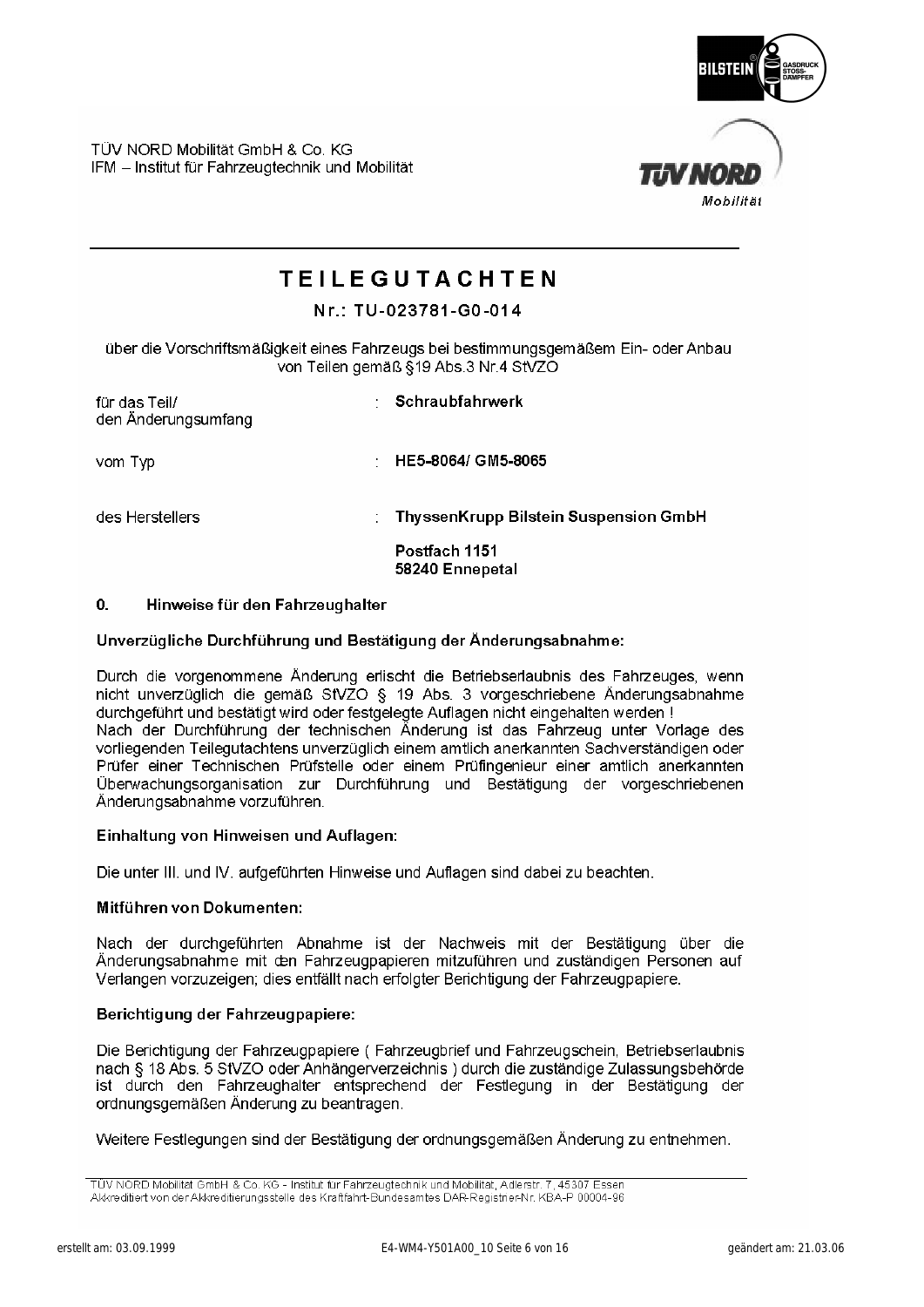

**TIV NORD** 

Blatt 2 von 7 22.07.2005

Mobilität

| Teilegutachten Nr.<br>Auftraggeber | TU-023781-G0-014<br>: ThyssenKrupp Bilstein Suspension GmbH |
|------------------------------------|-------------------------------------------------------------|
| Prüfgegenstand<br>Teiletyp         | Schraubfahrwerk<br>: HE5-8064/ GM5-8065                     |

Ī.

### Verwendungsbereich

| Fahrzeughersteller |                                                       | Volkswagen, VW                                        |                         |
|--------------------|-------------------------------------------------------|-------------------------------------------------------|-------------------------|
| Handelsbezeichnung | Golf 4, Bora<br>nur Limousine 2WD                     | <b>New Beetle</b>                                     | <b>Beetle Cabriolet</b> |
| Fahrzeugtyp        | 1.J                                                   | 9C                                                    | 1Υ                      |
| EG-BE-Nr.          | e1*96/79*0071*<br>e1*98/14*0071*<br>e1*2001/116*0071* | e1*97/27*0106*<br>e1*98/14*0106*<br>e1*2001/116*0106* | e1*2001/116*0205        |

| Fahrzeughersteller | Audi                             | Seat                             |
|--------------------|----------------------------------|----------------------------------|
| Handelsbezeichnung | Audi A3 2WD                      | Toledo; Leon 2WD                 |
| Fahrzeugtyp        | 8L                               | 1 M                              |
| l EG-BE-Nr.        | e1*95/54*0042*<br>e1*98/14*0042* | e9*97/27*0026*<br>e9*98/14*0026* |

#### $1.1$ Einschränkungen zum Verwendungsbereich

| <b>VORDERACHSE:</b> | bezogen auf zulässige Achslasten und Einstellmaße: |                                                   |  |  |
|---------------------|----------------------------------------------------|---------------------------------------------------|--|--|
| Federausführungen   | E4-FD1-Z348A00                                     | E4-FD1-Z349A00                                    |  |  |
| und                 | (Hauptfeder)                                       | (Vorspannfeder)                                   |  |  |
| Dämpferausführungen | VE3-4446 ohne Dämpfkraftverstellung                |                                                   |  |  |
|                     | VM3-4534 mit Dämpfkraftverstellung                 |                                                   |  |  |
| für zul. Achslasten |                                                    |                                                   |  |  |
|                     | bis max. 1020 kg                                   | bis max. 1060 kg                                  |  |  |
| zulässiger          | 195 bis $215 \text{ mm} = 20 \text{ mm}$           | $200 \text{ bis } 215 \text{ mm} = 15 \text{ mm}$ |  |  |
| Einstellbereich     | bezogen auf Oberkante Federteller bis Mitte untere |                                                   |  |  |

| <b>HINTERACHSE:</b> | bezogen auf zulässige Achslasten und Einstellmaße:                        |
|---------------------|---------------------------------------------------------------------------|
| Federausführung und | E4-FD1-Y373A00                                                            |
| Dämpferausführung   | BE5-2825 ohne Dämpfkraftverstellung<br>BM5-2893 mit Dämpfkraftverstellung |
| für zul. Achslasten | bis max. 1010 kg                                                          |
| zulässiger          | 35 bis 55 mm = $20$ mm                                                    |
| Einstellbereich der | bezogen auf Oberkante Federteller bis ursprüngliche                       |
| Federtellerhöhe:    | Federauflage                                                              |

П.

Beschreibung des Teiles / Änderungsumfanges Tieferlegung des Aufbaus und Änderung der Fahrwerks-abstimmung durch andere Fahrwerksfedern und Dämpfer.

### Vorderachse Komplettfederbein mit Haupt- und Vorspannfeder auf verstellbaren Federtellern unter Beibehaltung der serienmäßigen Einfederwege. Maß der Tieferlegung bis zu 45 mm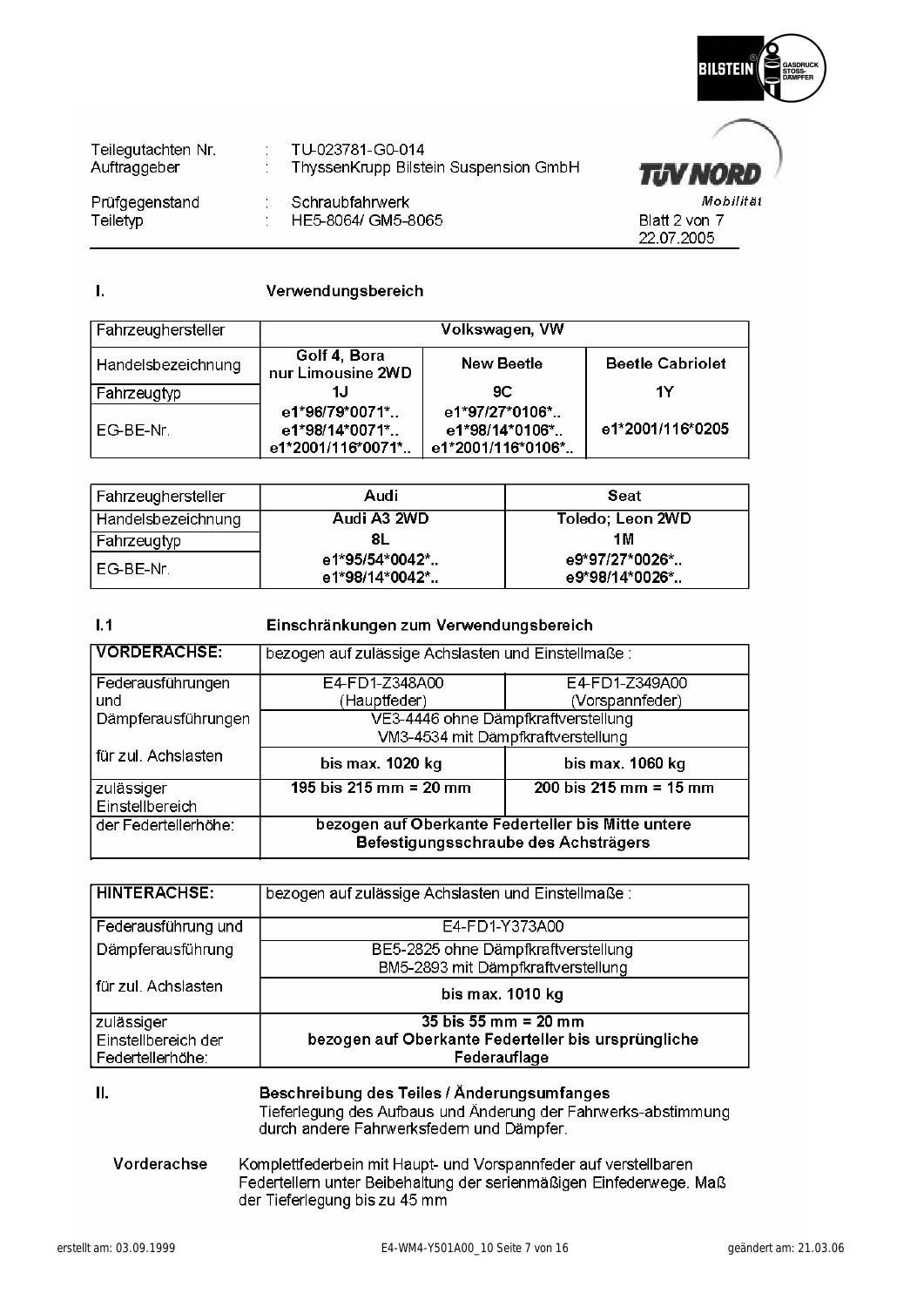

| Teilegutachten Nr.<br>Auftraggeber | TU-023781-G0-014<br>ThyssenKrupp Bilstein Suspension GmbH | <b>TJV NORD</b>             |
|------------------------------------|-----------------------------------------------------------|-----------------------------|
| Prüfgegenstand                     | Schraubfahrwerk                                           | Mobilitä                    |
| Teiletyp                           | HE5-8064/ GM5-8065                                        | Blatt 3 von 7<br>22.07.2005 |

Hinterachse Hauptfeder auf speziellen höhenverstellbaren Federsitzen unten mit separaten Sportdämpfern. Einfederwege vergrößert um 8 mm,<br>Maß der Tieferlegung : bis zu 40 mm

#### $II.1$ Beschreibung der **VORDERACHS-FAHRWERKSTEILE**

### $II.1.1$

### Federung

| Kennzeichnungen:       | Hauptfeder               | Zusatzfeder            |
|------------------------|--------------------------|------------------------|
| Herstellerzeichen:     | <b>Bilstein</b>          | <b>Bilstein</b>        |
| Тур                    | E4-FD1-Z348A00           | E4-FD1-Z349A00         |
| Art der Kennzeichnung: |                          | aufgedruckt            |
| Ort der Kennzeichnung: | Bereich mittlere Windung |                        |
| Oberflächenschutz      |                          | Kunststoffbeschichtung |
| Art                    | Schraubendruckfeder      | Schraubendruckfeder    |
| Kennung                | linear                   | linear                 |
| Außendurchmesser (mm)  | 84                       | 80,6                   |
| Drahtdurchmesser (mm)  | 11,0                     | $9.5 \times 4.8$       |
| ungespannte Federlänge | 180                      | 85                     |
| Gesamtwindungszahl     | 7,2                      | 6,0                    |

### $II.1.2$

### Dämpfung

| Art:                     | Federbein                |                          |
|--------------------------|--------------------------|--------------------------|
| Herstellerzeichen:       | <b>Bilstein</b>          |                          |
| Dämpfungs-Charakteristik | nicht verstellbar        | verstellbar              |
| Kennzeichnungen:         | VE3-4446                 | VM3-4534                 |
| Art und Ort              | Einrollung oben          | Einrollung oben          |
| der Kennzeichnung:       | Papieraufkleber unten    | Papieraufkleber unten    |
| Oberflächenschutz        | Verzinkung               | Verzinkung               |
| Art / System             | Gasdruck / Einrohr       | Gasdruck / Einrohr       |
| Lage Federteller         | verstellbar über Gewinde | verstellbar über Gewinde |

#### $II.1.3$ Höhenverstellsystem

| - Art:              | Federtellermutter mit Kontermutter auf Dämpferrohrgewinde   |
|---------------------|-------------------------------------------------------------|
| Kennzeichnung:      | keine                                                       |
|                     | zulässiger Verstellbereich   achlastabhängig siehe Blatt 2  |
| jeweils bezogen auf | Oberkante Federteller bis Mitte untere Befestigungsschraube |

### $II.1.4$

### Einfederungsbegrenzung und Einfederwege:

| Teileart / System<br>Hersteller | Austausch-PUR Endanschlag<br>ThyssenKrupp Bilstein Suspension GmbH |
|---------------------------------|--------------------------------------------------------------------|
| Einbaulage                      | auf der Kolbenstange im Dämpfergehäuse                             |
| Höhe $1\varnothing$             | 50/39                                                              |
| Einfederwege:                   | unverändert gegenüber Serie                                        |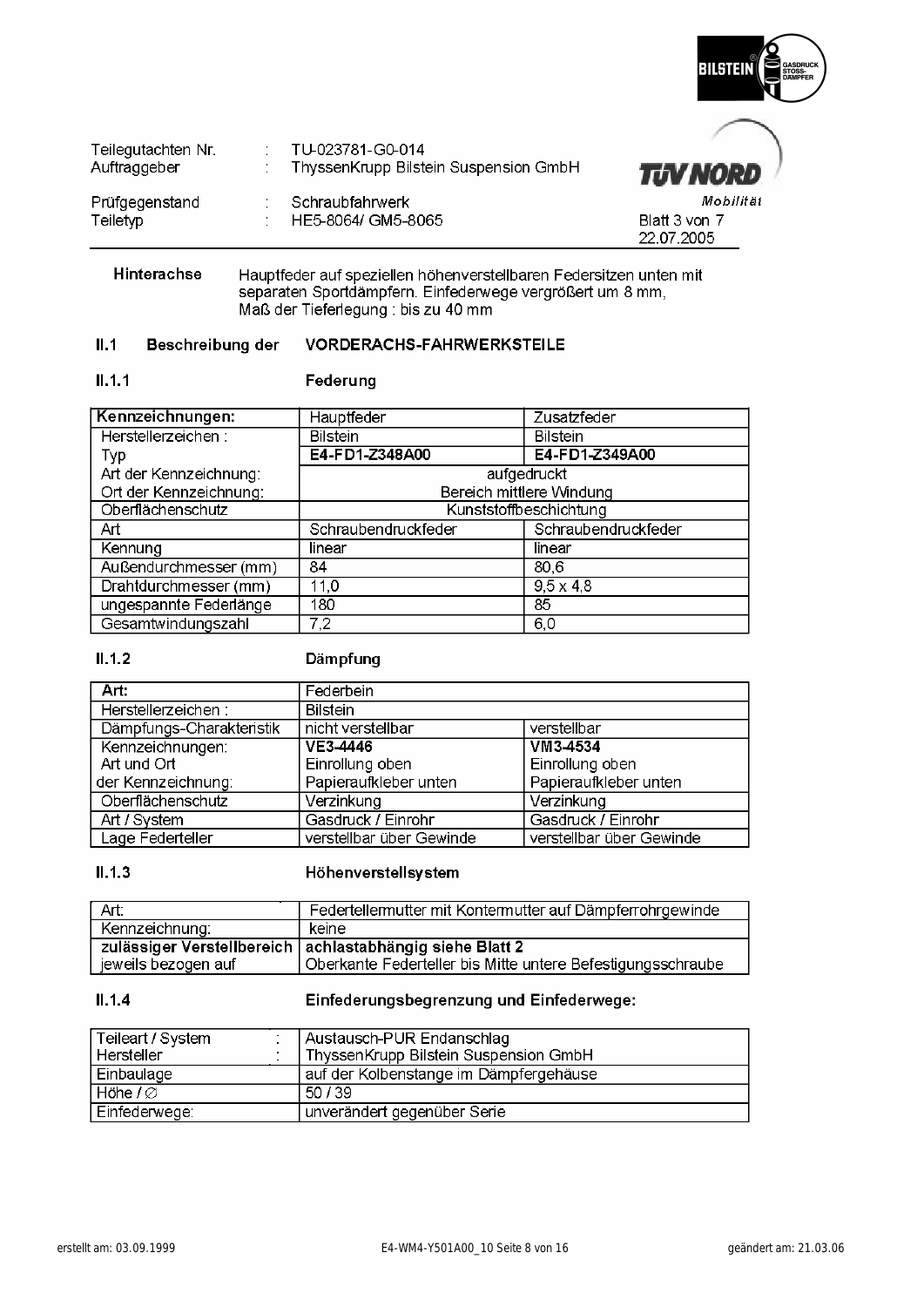

**TUV NORD** 

Blatt 4 von 7 22.07.2005

Mobilität

| Teilegutachten Nr.<br>Auftraggeber | TU-023781-G0-014<br>ThyssenKrupp Bilstein Suspension GmbH |
|------------------------------------|-----------------------------------------------------------|
| Prüfgegenstand<br>Teiletyp         | Schraubfahrwerk<br>HE5-8064/ GM5-8065                     |

#### $II.2$ Beschreibung der HINTERAC HS-FAHRWERKSTEILE

### $II.2.1$ Federung

| Art:                   | Schraubendruckfeder               |
|------------------------|-----------------------------------|
| Herstellerzeichen:     | <b>Bilstein</b>                   |
| Kennzeichnung:         | E4-FD1-Y373A00                    |
| Art und Ort            | aufgedruckt                       |
| der Kennzeichnung:     | Im Bereich der mittleren Windgung |
| Oberflächenschutz      | Kunststoffbeschichtung            |
| Kennung                | linear                            |
| Außendurchmesser (mm)  | 135                               |
| Drahtdurchmesser (mm)  | 11,0                              |
| ungespannte Federlänge | 250                               |
| Gesamtwindungszahl     | 8.9                               |

### $II.2.2$

### Dämpfung

| Art:                     | separater Dämpfer     |                       |  |  |
|--------------------------|-----------------------|-----------------------|--|--|
| Herstellerzeichen:       | <b>Bilstein</b>       |                       |  |  |
| Dämpfungs-Charakteristik | nicht verstellbar     | verstellbar           |  |  |
| Kennzeichnung:           | BE5-2825              | BM 5-2893             |  |  |
| Art und Ort              | Einrollung unten      | Einrollung unten      |  |  |
| der Kennzeichnung:       | Papieraufkleber unten | Papieraufkleber unten |  |  |
| <b>Oberflächenschutz</b> | Lackierung            | Lackierung            |  |  |
| Bauart / System          | Gasdruck / Einrohr    | Gasdruck / Einrohr    |  |  |

### $II.2.3$

### Höhenverstellsystem

| - Art                                             | unteres Lager ⊘70 mm mit Kontermutter, Gewindestück  |
|---------------------------------------------------|------------------------------------------------------|
|                                                   | (M45x1,5) und obere Federtellermutter                |
| Material:                                         | Aluminium                                            |
| zulässiger Verstellbereich   35 bis 55 mm = 20 mm |                                                      |
| bezogen auf                                       | Oberkante Federteller bis ursprüngliche Federauflage |

### $II.2.4$

### Einfederungsbegrenzung und Einfederwege:

| Teileart / System<br>l Hersteller | Austausch-Gummi Endanschlag<br>ThyssenKrupp Bilstein Suspension GmbH |
|-----------------------------------|----------------------------------------------------------------------|
| $H$ öhe $1\varnothing$            | 60/32                                                                |
| Einbaulage                        | auf der Kolbenstange                                                 |
| Einfederwege:                     | vergrößert um 8 mm                                                   |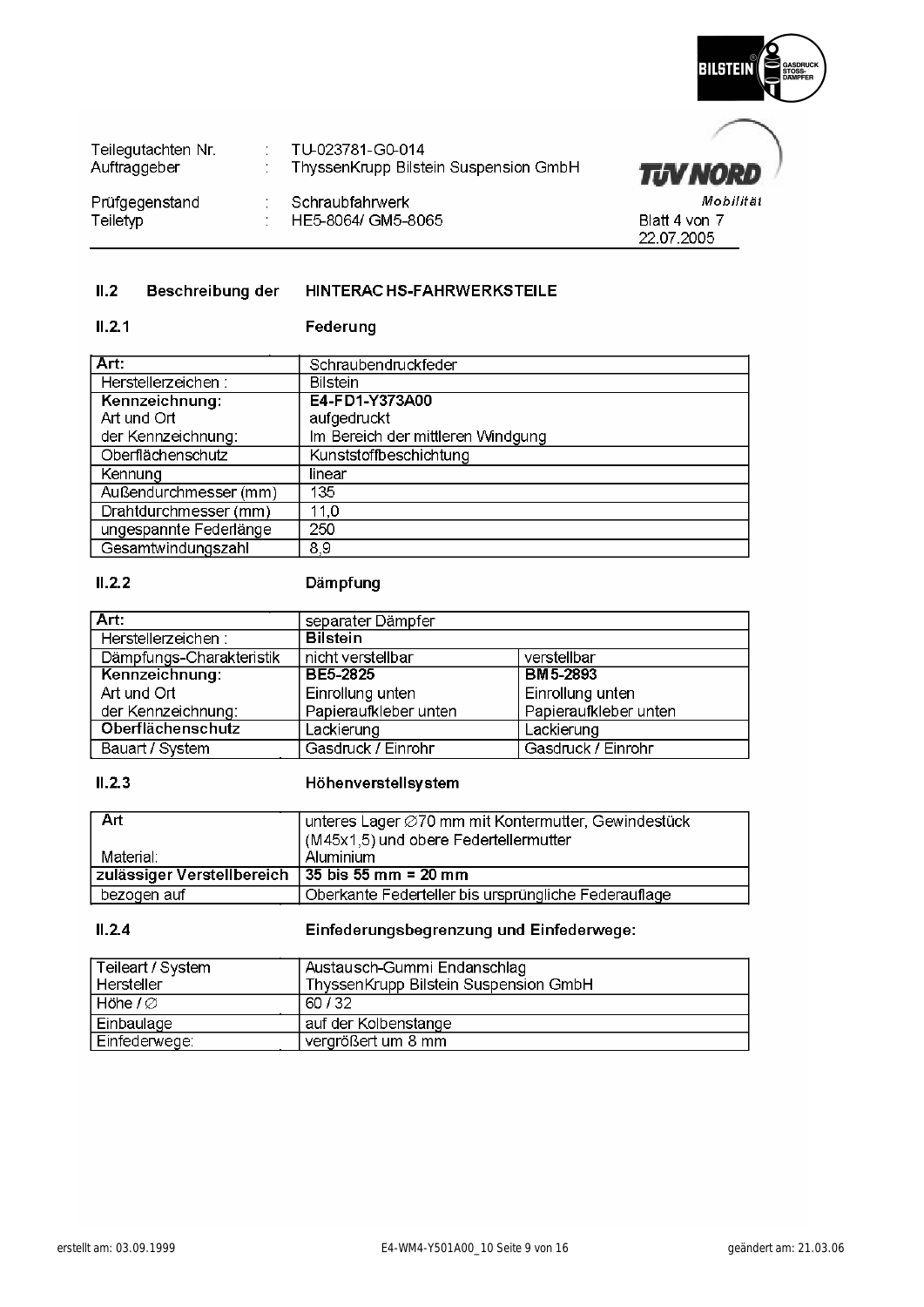

| Teilegutachten Nr. | TU-023781-G0-014                      |                             |
|--------------------|---------------------------------------|-----------------------------|
| Auftraggeber       | ThyssenKrupp Bilstein Suspension GmbH | <b>TUV NO</b>               |
| Prüfgegenstand     | Schraubfahrwerk                       | Mo.                         |
| Teiletyp           | HE5-8064/ GM5-8065                    | Blatt 5 von 7<br>22.07.2005 |

#### $III.$ Hinweise zur Kombinierbarkeit mit weiteren Änderungen

#### Rad/Reifenkombinationen  $III.1$

### Serien-Rad/Reifen-Kombinationen

Es bestehen keine technischen Bedenken gegen die Verwendung aller serienmäßigen Rad-/Reifenkombinationen mit Ausnahme der Größe : 205/55R16 auf 7Jx16 ET42. Bei dieser Kombination ist aus Gründen der Freigängigkeit Federteller zum Reifen an Achse 1 eine Distanzscheibe von 3 bis 5 mm erforderlich.

### Sonder-Rad/Reifenkombinationen

Die Sonderrad-Reifenkombination: 225/45 R17 auf Felge 8Jx17 ET38 kann an Achse 1 ohne Distanzscheiben montiert werden. Die Auflagen entsprechender Teilegutachten sind zu **heachten** 

Aufgrund der vergrößerten Einfederwege an Achse 2 müssen alle breiteren bereits eingetragenen (genehmigten) Sonderrad-/ Reifenkombinationen hinsichtlich der Freigängigkeit neu überprüft werden. Kritische Stellen z.B.: Bereich der äußeren Reifenflanke über der Radmitte, Antriebswellen und Stabilisatoren.

Sofern diese Rad/Reifenkombinationen nicht nachfolgend aufgeführt sind, muß die Überprüfung unter Vorlage des Fahrzeugbriefes nach §21 StVZO durch einen amtlich anerkannten Sachverständigen oder Prüfer an einer TÜV-/TÜH-Prüfstelle durchgeführt werden.

Bereits ausgestellte Anbaubescheinigungen über Sonder-Rad/Reifenkombinationen sind ungültig, sofem sie keinen Hinweis auf das vorliegende Fahrwerk enthalten.

#### Spoiler, Sonderauspuffanlagen etc.  $III.2$

Die Bodenfreiheit im Leerzustand wird durch den Einbau der Sonderfedem verringert. Sie entspricht in etwa der eines teilbeladenen Serienfahrzeugs. Bei Ausladung des Fahrzeugs bis zu den zulässigen Achslasten verringert sich die Bodenfreiheit nicht im Vergleich zum Serienfahrzeug. Beim Prüffahrzeug betrug sie 100 mm. Bei Anbau von Spoilem, Heckschürzen und Sonderauspuffanlagen ist der verringerte Überhangwinkel zu beachten (Befahren von Rampen etc.).

#### $III.3$ Anhängekupplung

Die vorgeschriebene Mindesthöhe der Kupplungskugel bei zulässigem Gesamtgewicht des Fahrzeugs über der Fahrbahn (gem. DIN 74058) beträgt 350 mm.

#### IV. **Hinweise und Auflagen**

### Auflagen für den Hersteller / Einbaubetrieb und die Änderungsabnahme:

- $IV.1$ Die Scheinwerfereinstellung ist zu überprüfen.
- $IV.2$ Nach erfolgter Umrüstung ist eine Achsvermessung des Fahrzeugs durchzuführen.
- Die Einschränkungen zum Verwendungsbereich (s. Punkt I) sind zu beachten.  $IV.3$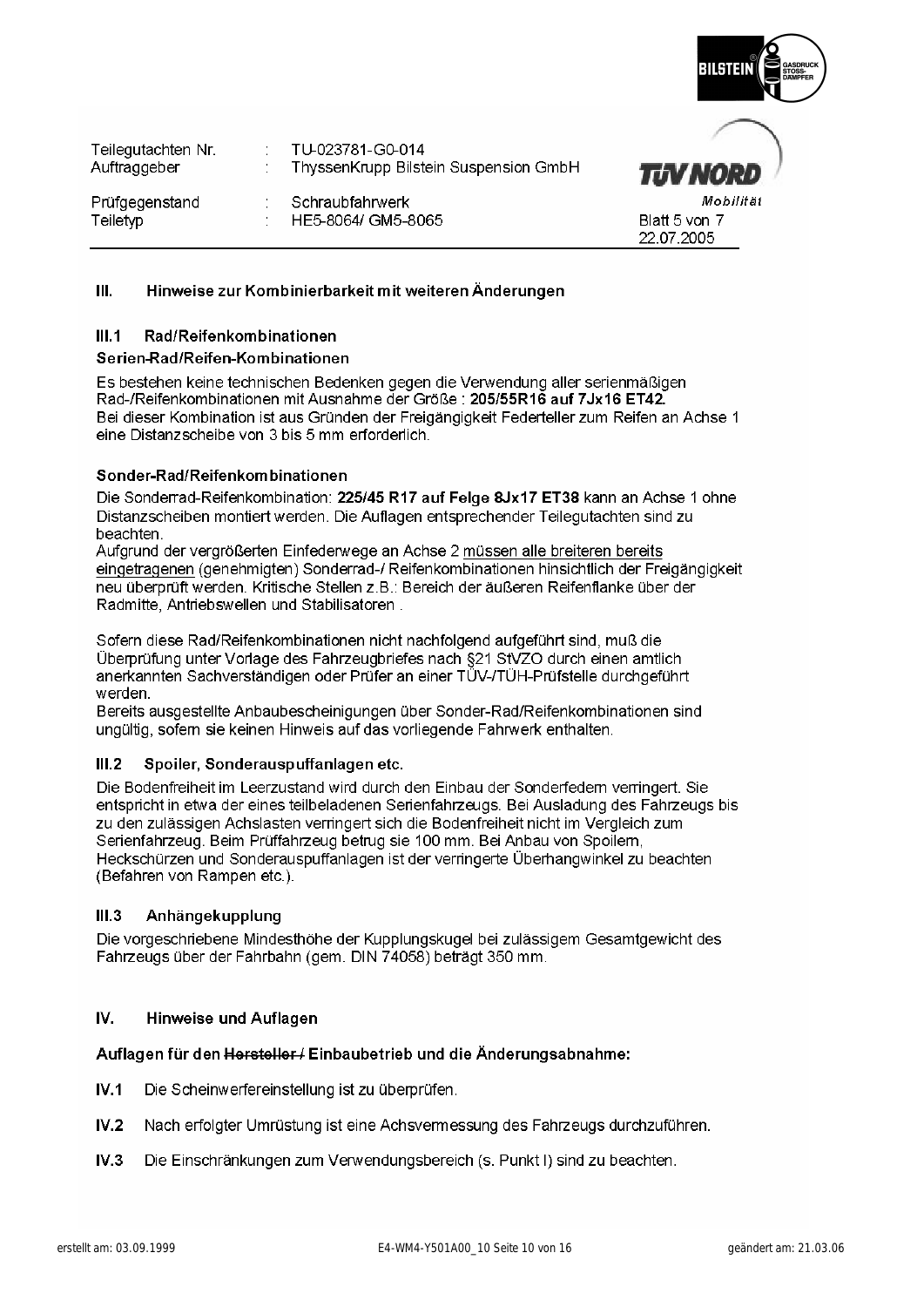

| Teilegutachten Nr.<br>Auftraggeber | TU-023781-G0-014<br>ThyssenKrupp Bilstein Suspension GmbH | <b>TJV NORD</b>             |
|------------------------------------|-----------------------------------------------------------|-----------------------------|
| Prüfgegenstand                     | Schraubfahrwerk                                           | Mobilität                   |
| Teiletyp                           | HE5-8064/ GM5-8065                                        | Blatt 6 von 7<br>22.07.2005 |

 $IV.4$ Der Verstellbereich der Federteller ist nur freigegeben im Bereich der unter Punkt I angegebenen Werte.

Die Einstellung ist jeweils so vorzunehmen, daß das Fahrzeug im Leerzustand plus Fahrer gerade steht.

Die tiefste freigegebene Einstellung und der zulässige Verstellbereich sind unter Angabe der achsfesten Bezugspunkte in die Anbauprüfbescheinigung einzutragen.

 $IV.5$ Die Serien-Rad-/Reifenkombination 205/55R16 auf Felge 7Jx16 ET42 ist nur in Verbindung mit Distanzscheiben 3-5 mm an Achse 1 möglich.

### Hinweise und Auflagen zum Anbau:

Der Aus- und Einbau erfolgt gemäß den Angaben des Fahrzeugherstellers im Werkstatthandbuch, bzw. nach der beiliegenden Einbauanleitung.

### Berichtiqung der Fahrzeugpapiere:

Eine Berichtigung der Fahrzeugpapiere ist erforderlich, aber zurückgestellt. Sie ist der zuständigen Zulassungsbehörde bei deren nächster Befassung mit den Fahrzeugpapieren durch den Fahrzeughalter zu melden. Folgendes Beispiel für die Eintragung wird vorgeschlagen:

| Ziffer          | Eintragung                                                           |  |  |  |  |  |
|-----------------|----------------------------------------------------------------------|--|--|--|--|--|
| $\overline{33}$ | M. SONDERFAHRWERK THYSSENKRUPP BILSTEIN SUSPENSION GmbH.             |  |  |  |  |  |
|                 | TYP: HE5-8039 / GM5-8040 *), BEST. AUS FEDERN, KENNZ. V : E4-FD1-    |  |  |  |  |  |
|                 | Z348A00 / - Z349A00; H: E4-FD1-Y373A00 U. DÄMPFERN, KENNZ. V/H: VE3- |  |  |  |  |  |
|                 | 4446 / BE5-2825*) VM3-4534 / BM5-2893 ) ; TIEFSTE ZULÄSSIGE          |  |  |  |  |  |
|                 | FEDERTELLERHÖHE V: **) MM BEZOGEN AUF OBERKANTE FEDER-               |  |  |  |  |  |
|                 | TELLER BIS MITTE UNTERE BEFEST.-SCHRAUBE; H: 35 MM BEZ. AUF          |  |  |  |  |  |
|                 | OBERKANTE FEDER-TELLER BIS SERIENFEDERAUFLAGE; MAX.                  |  |  |  |  |  |
|                 | VERSTELLBEREICH NACH OBEN V/H: **) / 20 MM * Bei eingetragener       |  |  |  |  |  |
|                 | Serienbereifung gemäß III.1 Auflage Distanzscheibe eintragen!!       |  |  |  |  |  |
|                 | *) Nichtzutroffendes streichen **) achsiastabhängig s. Riatt 2       |  |  |  |  |  |

) Nichtzutreffendes streichen \*\*) achslastabhängig s. Blatt 2

#### V. Prüfgrundlagen und Prüfergebnisse

Das Versuchsfahrzeug und die Schraubenfedem wurden einer Prüfung gemäß den Prüfbedingungen über Fahrzeugtiefer-/ und Höherlegungen des VdTÜV-Merkblattes 751 unterzogen.

Die Prüfbedingungen wurden erfüllt.

VI. Anlagen

keine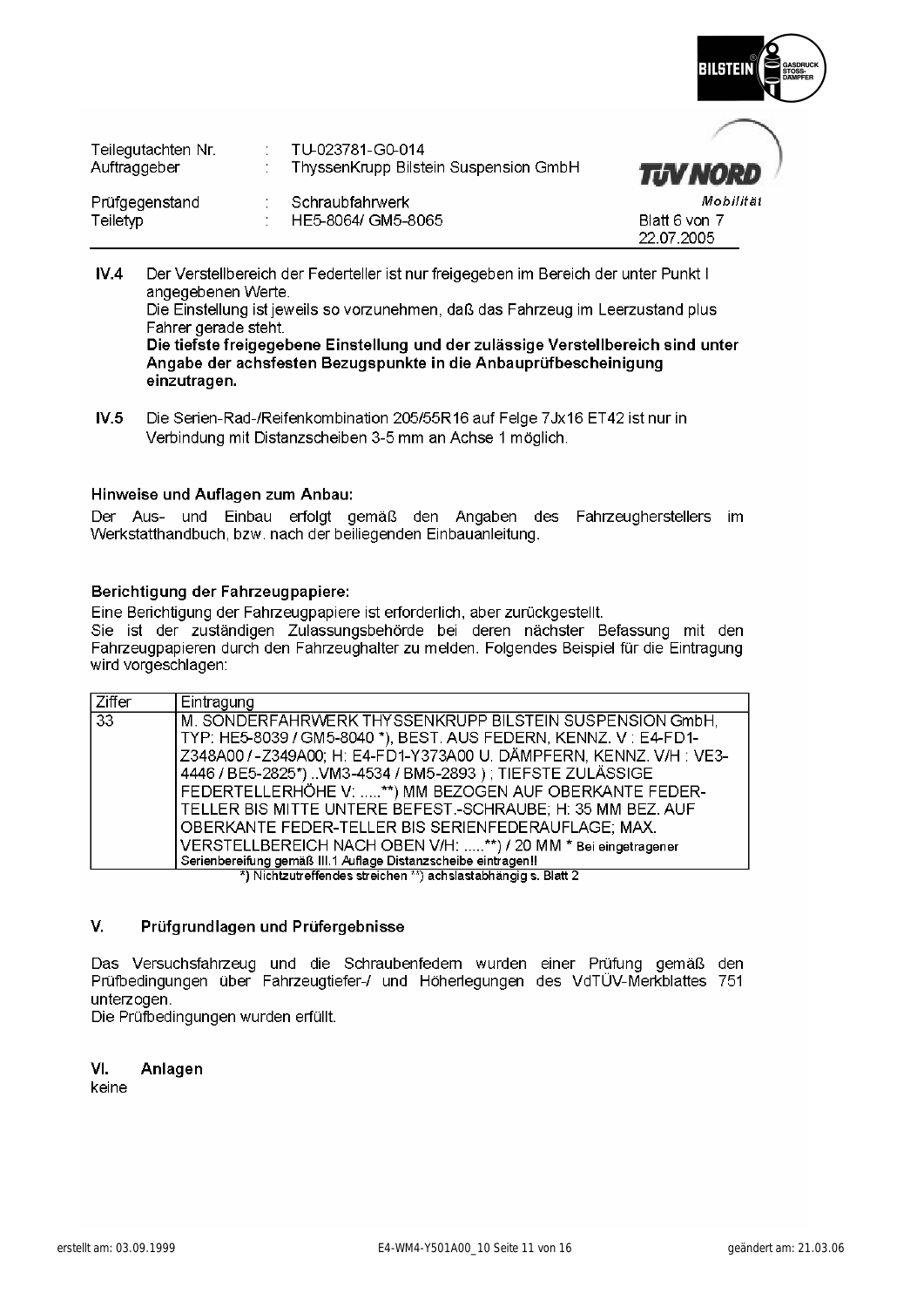| R<br>BILSTEIN | GASDRUCK<br>STOSS-<br>DAMPFER |
|---------------|-------------------------------|
|               |                               |

Blatt 7 von 7 22.07.2005

| Teilegutachten Nr.<br>Auftraggeber | TU-023781-G0-014<br>ThyssenKrupp Bilstein Suspension GmbH |
|------------------------------------|-----------------------------------------------------------|
| Prüfgegenstand<br>Teiletyp         | Schraubfahrwerk<br>HE5-8064/ GM5-8065                     |

#### VII. Schlussbescheinigung

Es wird bescheinigt, dass die im Verwendungsbereich beschriebenen Fahrzeuge nach der Änderung und der durchgeführten und bestätigten Änderungsabnahme unter Beachtung der in diesem Teilegutachten genannten Hinweise / Auflagen insoweit den Vorschriften der StVZO in der heute gültigen Fassung entsprechen.

Der Auftraggeber (Inhaber des Teilegutachtens) hat den Nachweis (Reg-Nr.: 09 111 5591/4) erbracht, dass er ein Qualitätssicherungssystem gemäß Anlage XIX, Abschnitt 2 StVZO unterhält.

Das Teilegutachten umfasst die Blätter 1 - 7 einschließlich der unter VI. aufgeführten Anlagen und darf nur im vollen Wortlaut vervielfältigt und weitergegeben werden.

Das Teilegutachten verliert seine Gültigkeit bei technischen Änderungen am Fahrzeugteil oder wenn vorgenommene Änderungen an dem beschriebenen Fahrzeugtyp die Verwendung des Teiles beeinflussen sowie bei Änderung der gesetzlichen Grundlagen.

Essen, den 22.07.2005

Nachtrag G: Höhenverstellsystem HA wird nicht mehr besonders gekennzeichnet



Institut für Fahrzeugtechnik und Mobilität

Fachgebiet: Räder - Reifen - Fahrwerk - Tuning

Dipl.-Ing. Mlinski

ThyssenKrupp Bilstein Tuning GmbH August-Bilstein-Str. 4, 58256 Ennepetal Postfach 11 51, 58240 Ennepetal Telefon: (0 23 33) 791-4444 Telefax: (0 23 33) 7 91- 4440 Internet: [www.bilstein.de](http://www.bilstein.de/)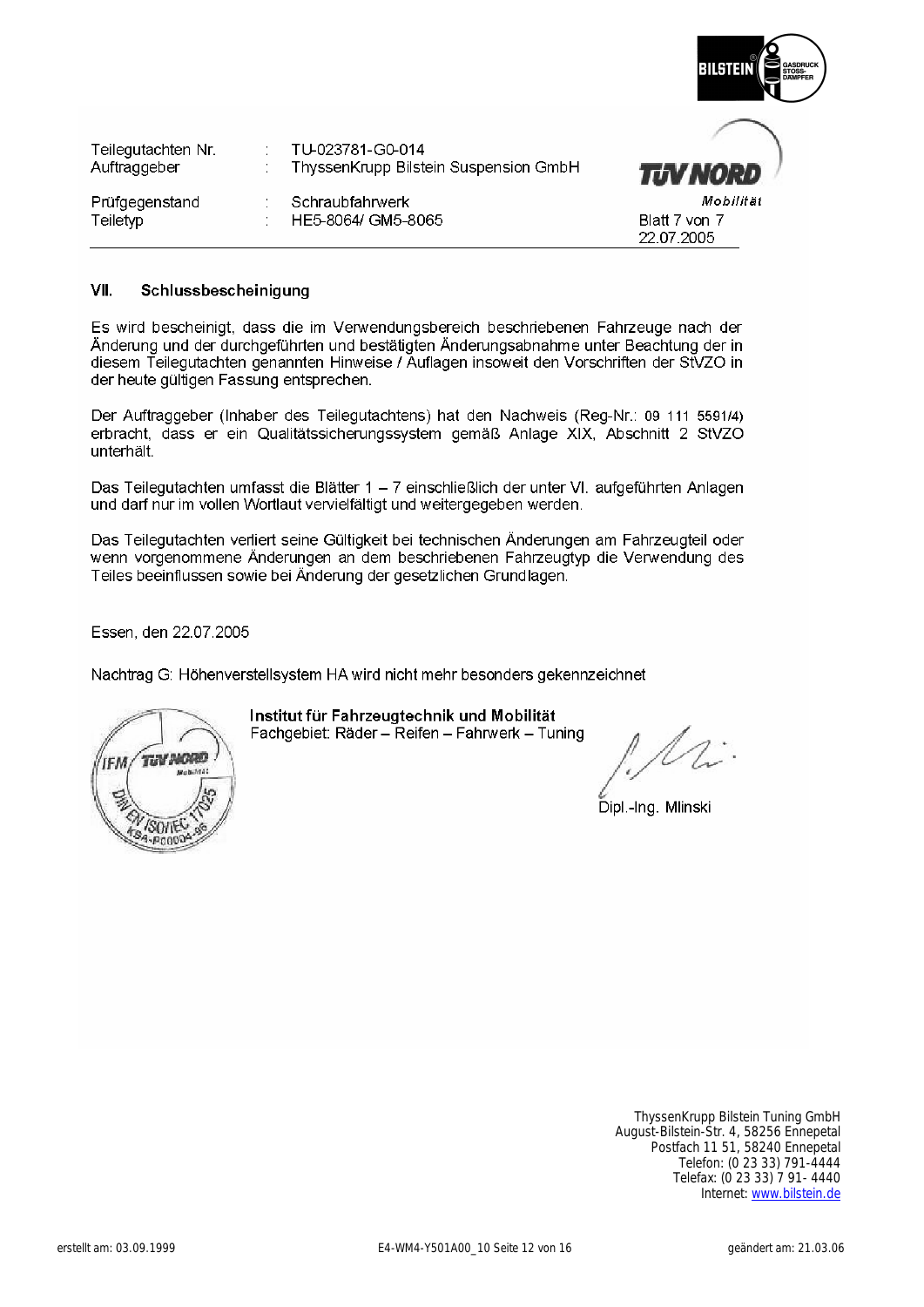

**IMPORTANT! Spring plates must not be adjusted outside the ranges specified below!** 

| Manufacturer                                                                                                                                                                      |                                                      | Volkswagen, VW                                           |  |                          |  |
|-----------------------------------------------------------------------------------------------------------------------------------------------------------------------------------|------------------------------------------------------|----------------------------------------------------------|--|--------------------------|--|
| ABE-/ EG- BE- No.                                                                                                                                                                 | e1*96/79*0071*                                       |                                                          |  |                          |  |
|                                                                                                                                                                                   | e1*98/14*0071*                                       | e1*98/14*0106*                                           |  |                          |  |
|                                                                                                                                                                                   | e1*2001/116*0071*                                    | e1*2001/116*0106*                                        |  | e1*2001/116*0205         |  |
| type designation                                                                                                                                                                  | 1J                                                   | 9C                                                       |  | 1Υ                       |  |
| model                                                                                                                                                                             | Golf 4 sedan, Bora sedan                             | <b>New Beetle</b>                                        |  | <b>New Beetle Cabrio</b> |  |
|                                                                                                                                                                                   |                                                      |                                                          |  |                          |  |
| Manufacturer                                                                                                                                                                      | <b>AUDI</b>                                          | Seat                                                     |  |                          |  |
| ABE-/ EG- BE- No.                                                                                                                                                                 | e1*95/54*0042*                                       | e9*97/27*0026*                                           |  |                          |  |
| type designation                                                                                                                                                                  | e1*98/14*0042*                                       | e9*98/14*0026*                                           |  |                          |  |
| model                                                                                                                                                                             | 8L                                                   | 1M                                                       |  |                          |  |
|                                                                                                                                                                                   | <b>AUDI A3</b>                                       | Toledo, Leon                                             |  |                          |  |
| <b>FRONT</b>                                                                                                                                                                      |                                                      |                                                          |  |                          |  |
| spring part number                                                                                                                                                                | main spring                                          | helper spring                                            |  |                          |  |
|                                                                                                                                                                                   | E4-FD1-Z348A00                                       | E4-FD1-Z349A00                                           |  |                          |  |
| shock absorber                                                                                                                                                                    | VE3-4446 without damping force adjustment            |                                                          |  |                          |  |
| part number                                                                                                                                                                       | or VM3-4534 with damping force adjustment            |                                                          |  |                          |  |
| permissible                                                                                                                                                                       | maximum permissible axle                             | maximum permissible axle<br>load up to 1060 kg (2332 lb) |  |                          |  |
| adjustment range                                                                                                                                                                  | load up to 1020 kg (2244 lb)                         |                                                          |  |                          |  |
|                                                                                                                                                                                   | $195 - 215$ mm <sup>*</sup> = 20 mm                  | $200 - 215$ mm <sup>*</sup> = 15 mm<br>range             |  |                          |  |
|                                                                                                                                                                                   | range                                                |                                                          |  |                          |  |
| * measurement:<br>top edge of spring seat down to the center of bottom mounting screw                                                                                             |                                                      |                                                          |  |                          |  |
|                                                                                                                                                                                   |                                                      |                                                          |  |                          |  |
| <b>REAR</b>                                                                                                                                                                       |                                                      | maximum permissible axle load 1010 kg (2222 lb)          |  |                          |  |
| spring part number                                                                                                                                                                |                                                      |                                                          |  |                          |  |
|                                                                                                                                                                                   | main spring<br>E4-FD1-Y373A00                        |                                                          |  |                          |  |
| shock absorber                                                                                                                                                                    |                                                      | BE5-2825 without damping force adjustment                |  |                          |  |
| part number                                                                                                                                                                       | or BM5-2893 with damping force adjustment            |                                                          |  |                          |  |
| permissible                                                                                                                                                                       |                                                      |                                                          |  |                          |  |
| adjustment range                                                                                                                                                                  | $35 - 55$ mm <sup>*</sup> = 20 mm range              |                                                          |  |                          |  |
| * measurement:                                                                                                                                                                    |                                                      |                                                          |  |                          |  |
|                                                                                                                                                                                   | top edge of spring seat down to original spring seat |                                                          |  |                          |  |
| $\triangleright$ If vehicle is equipped with a spoiler, lower rear panel and/ or special exhaust system,<br>be aware of reduced slope angle available (be careful of ramps, etc.) |                                                      |                                                          |  |                          |  |
| ➤                                                                                                                                                                                 | All original wheel/ tire combinations can be used,   |                                                          |  |                          |  |
|                                                                                                                                                                                   | except 205/ 55R16 on 7Jx16ET42                       |                                                          |  |                          |  |

 In that case a wheel spacer 3- 5 mm must be used on front axle ( axle 1). For the special wheel/ tire combination

### **225/ 45 R17 on 8Jx17 ET38**

at front axle ( axle 1) no wheel spacers are requested.

 $\triangleright$  because of the upsized compression travel at rear axle (axle 2) all registered specialwheel/ tire combinations must be checked after modification in reference to the freedom of motion.

 critical location: clearance of outer tire sidewall on top of wheel center, drive shaft and stabilizer.

 Until this check is done the vehicle can only be operated with production wheel/ tire combinations.

¾ ground clearance of tested vehicle: **100 mm**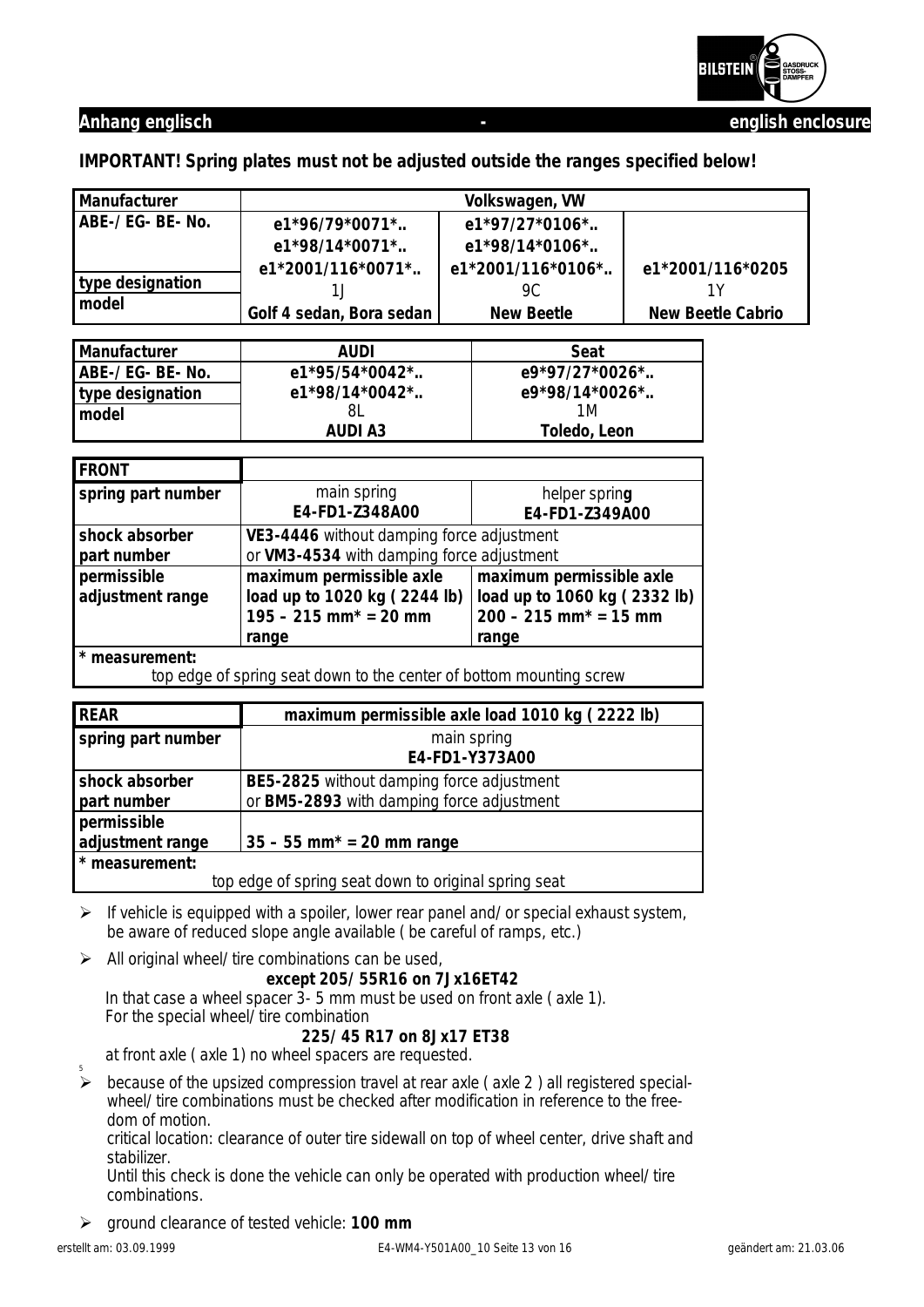

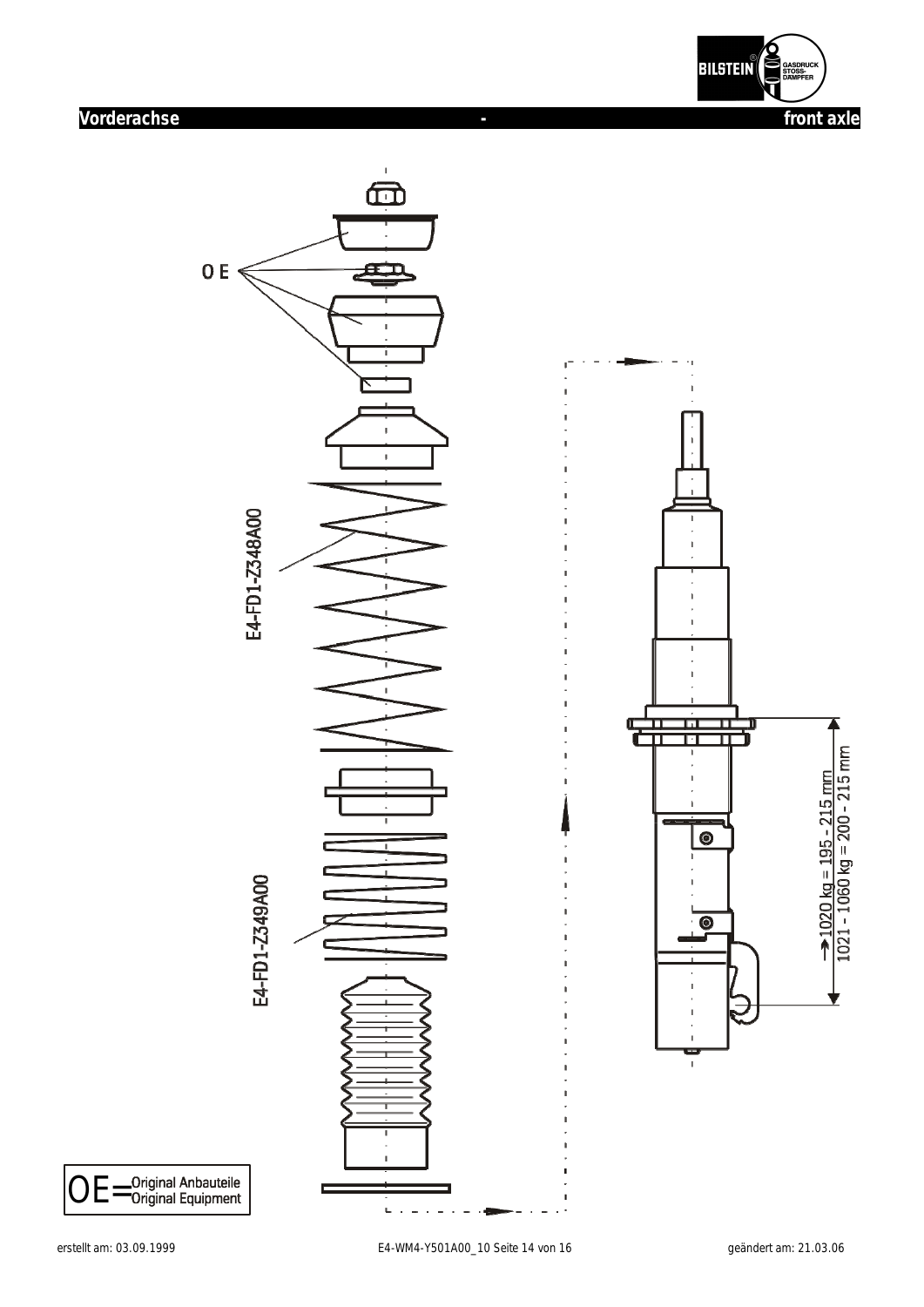

### **Einbauanleitungen für Hinterachsen and Frame and Frame instructions for rear axle BE5-2825 und BM5-2893**

## **Ausbau**

Fahrzeug auf eine radfreie Hebebühne stellen, anheben und Räder demontieren.



**Die Schräglenker sind beim Ausbau stets mit geeignetem Hilfswerkzeug abzustützen!** 

Untere und obere Befestigung am Stützlager entfernen.

Anschließend den Stoßdämpfer ausbauen und die Original Anbauteile demontieren.

## **Einbau**

Original-/ BILSTEIN Anbauteile in umgekehrter Reihenfolge, analog zum Ausbau, montieren.

BILSTEIN- Stoßdämpfer in umgekehrter Reihenfolge, analog zum Ausbau, montieren.



## **Remove**

Place vehicle on a chassis hoist, lift it and remove wheels.

## **The lower control arm must be supported by suitable means!**

Remove top and bottom fixing mount from support bearing.

Remove shock absorber and original mounting parts.

## **Install**

Fit BILSTEIN and/ or original mounting parts in BILSTEIN shock absorber in reverse sequence of removal.

Fit BILSTEIN shock absorber to the vehicle in reverse sequence of removal.